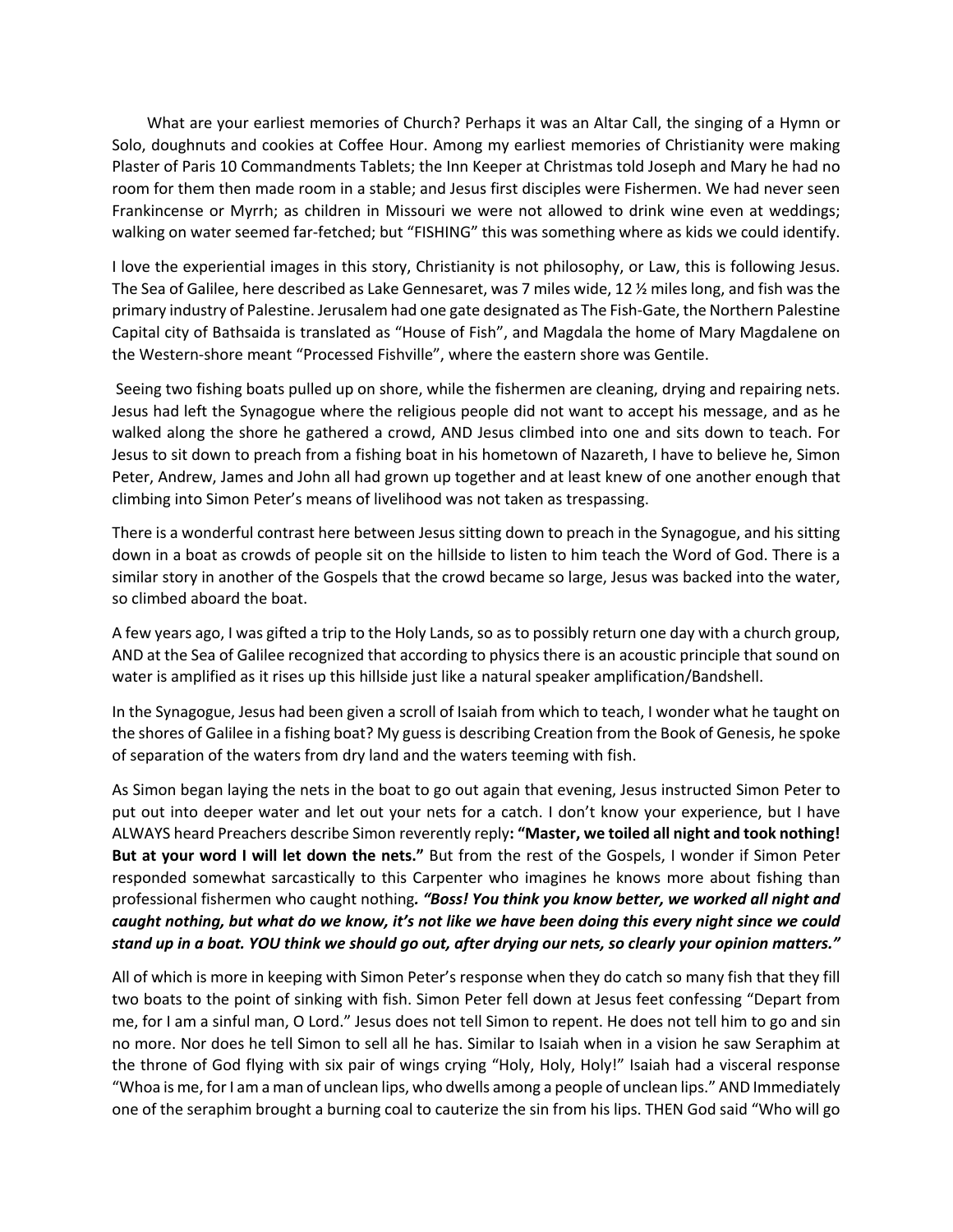for us?" and Isaiah responded "Here am I, send me!" In like manner, Jesus says "Do not be afraid, henceforth you will be fishing for women and men."

I wonder which is more historically accurate, and even more wonder what LUKE & JOHN were trying to emphasize differently, because while Luke is unique in telling this story as Jesus' Call of the first Disciples; in John's Gospel the story is told almost word for word, a week after Jesus' Crucifixion and Resurrection, with the addition of Jesus' asking Simon three times, "Do you love me?" and commissioning them…

About a month ago, we read in John a unique story about Jesus creating a "SUPERABUNDANCE" of Wine. Afterwards I had a number of questions of what happened to over 180 Gallons of the Finest Wine… What I have never heard interpretation of, is what happened to two boatloads of fish in the mid-day sun? Being enterprising, did Zebedee sell the fish to finance Simon, Andrew, James and John becoming Jesus' disciples for 3 years; or do we assume with Simon, Andrew, James and John abandoning their businesses, every person was treated to a FREE FISH Day?

What would it take to provide the world a SUPERABUNDANCE, to give every person a fish? It took One Hundred Million Years for the human population to reach 1 Billion people. In 1830, 30 years before the Civil War, the population of the planet was 1 Billion.

And 100 years later in 1930, despite Civil War, World War I, and Spanish Flu, we hit 2 Billion.

Just 30 years later in 1960, when Kennedy and Nixon were debating the Presidency we reached 3 Billion. 16 years later, 1976 we celebrated the Bi-Centennial of America, I graduated High School with 4 Billion. 11 years later, 1987 when our children were born, there were 5 Billion people.

According to the United Nations just before the year 2000 there were 6 Billion people on Earth, and today, 22 years later there are 6.2 Billion people all across Creation. If those people each received a fish: Amazing!

The important verb throughout all of this story from Luke was "AMAZED," After a night's work catching nothing Simon Peter was Amazed. Andrew, James and John joined Simon to bring the fish ashore, and were amazed. They brought the catch ashore in two boats and all were amazed. This was not a miracle of bringing ashore some creature no one had ever seen. Not changing the fish into something different. NO, the Miracle is the SUPERABUNDANCE of something ordinary, something that witnessing thisis so amazing as to give us GOOSEBUMPS.

Years ago, my wife and I took my parents to a show on Broadway in Manhattan, which happened to be a One-Woman show of the Comedian Lilly Tomlin, called **The Search for Intelligent Life in the Universe.** In the show she plays 3-year-old Edith Anne, and the Telephone Operator Ernestine, but at the end of her performance, Tomlin played a new character of "Trudy the Baglady". Trudy had been hired by Angels from God in Heaven or Aliens from Outer Space to stand at the corner of Walk / Don't Walk to search for Intelligent Life. She records all of the important information for them on Post-it Notes that she covers herself with. At one scene is a Voice coming down to Trudy asking "Before we go to the Heavens, we need to know about Goosebumps." And Trudy says, "Goosebumps? You have come all this way for Goosebumps?" Trudy recalls the last time she felt goosebumps was at a Broadway play, so she takes these two creatures to the theater. The three of them are standing at the back, when about two-thirds the way through the show, Trudy realizes that the strangers are not watching the performers, AND both are covered with goosebumps. Then she notices what they are watching isthe people in the theater, watching their laughter and their tears. The final scene is Trudy standing alone outside looking up into the sky, saying "Sometimes they watch us, and they see the funny things, the silly things that we do to each other, and I can hear them laughing." And sometimes, I can hear them crying, because they see the inhumanity. Our violations of one another's human rights, and Civil Rights and People's Rights. And then Trudy looks